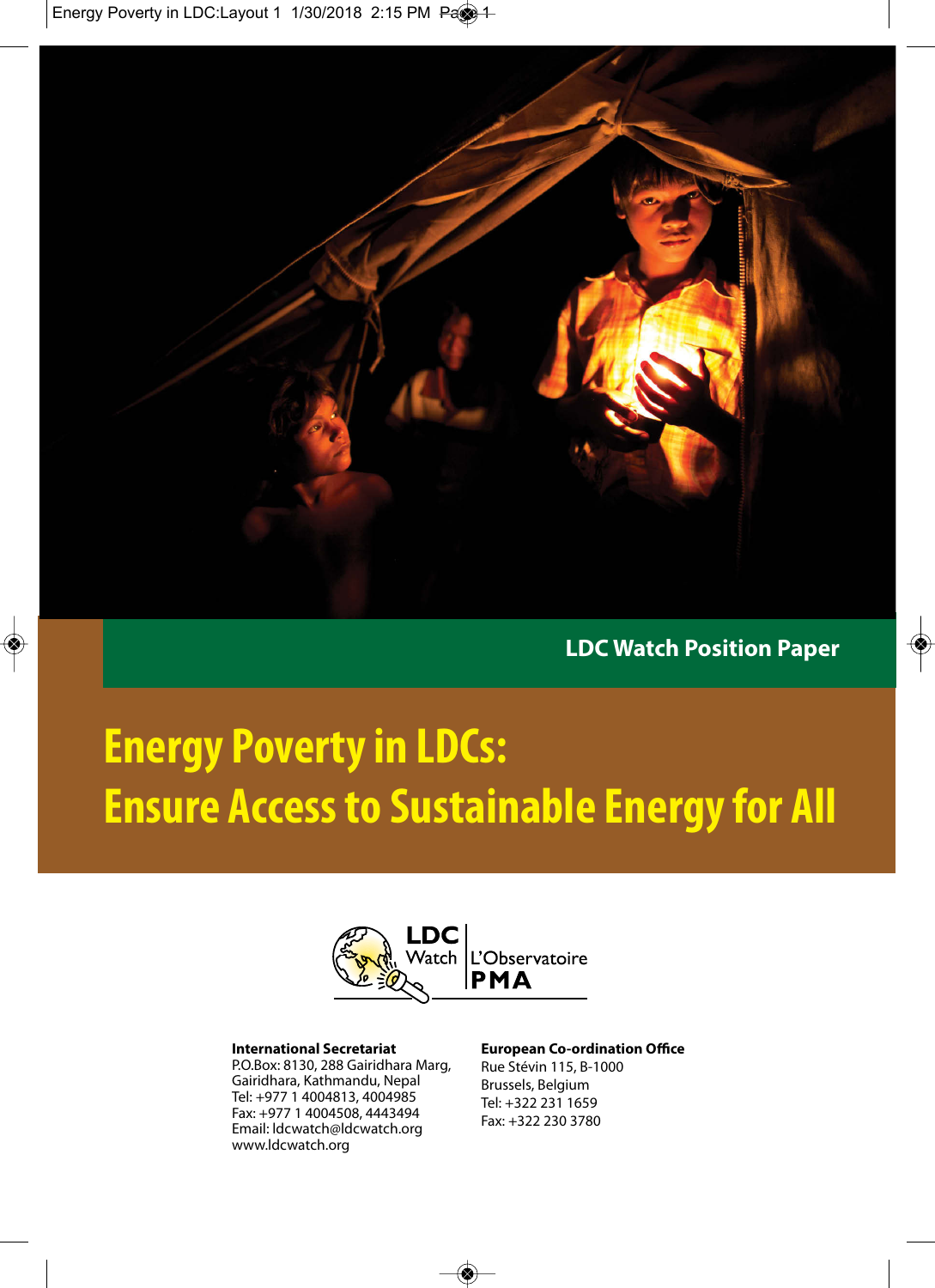#### **Background**

Energy is inherently linked to all aspects of our lives, including access to water, agricultural productivity, health care, education, job creation, gender equality and environmental sustainability. But, millions of households in the developing world still lack access to reliable,

sustainable and affordable energy and pay high prices for poor-quality substitutes. It is estimated that 62 per cent of people in Least Developed Countries (LDCs) still have no access to electricity, compared with 10 per cent across other developing countries (ODCs). By 2014, the majority (54 per cent) of people without access to electricity worldwide were living in LDCs – this proportion was 30 per cent in 1990. Rural-urban divide in energy access is evident through the fact that 82 per cent of people without access to electricity in LDCs live in rural areas (UNCTAD, 2017). Besides, the levels of production and

It is estimated that 62 per cent of people in Least Developed Countries (LDCs) still have no access to electricity, compared with 10 per cent across other developing countries (ODCs).

access to energy in the majority of LDCs are inadequate, seriously constraining their development. The installed generating capacity per person in LDCs is barely one twelfth of that in ODCs, and one fiftieth of that in developed countries (UNCTAD, 2017).

Energy security is one of the pre-requisites for productive capacity building, private sector development and expansion of trade, and is therefore closely linked to the graduation efforts of LDCs. The European Commission defines energy security as the 'uninterrupted physical availability of energy products on the market at an affordable price for all consumers.' For LDCs, energy security has more focus on meeting basic human needs at the household level where per capita consumption levels and the quality of energy supplies are far lower than in developed countries. In actual, universal access to energy should not be limited to energy usage for basic household needs (which accounts two thirds of the total energy usage in LDCs) but should also serve building of productive capacities by significantly contributing towards the structural transformation of LDC economies. Such structural transformation, in turn has a role in increasing energy access by generating adequate demand for electricity for productive uses to make viable the infrastructure investments required for universal access. This nexus between energy and structural transformation has extended the concept beyond "energy for all" towards "transformational energy." This concept reflects a two-way relationship – from access to electricity through productive use, to structural transformation, and from structural transformation, through increased demand, to increased investment in electricity generation and distribution. Harnessing this relationship requires moving beyond a goal of universal access based on minimal household needs to a goal of transformational energy access.

The current global energy model, which comprises of large, highly centralised and fossil fuel based energy generation systems, is not helping the poor. Under this model, extending access to remote and rural areas and the urban poor with low consumption rates becomes expensive. Thanks to rapid technological progress and cost reductions associated with it, rural electrification has been much easier through decentralised generation and mini-grids. Rural electrification has the prospect of easing people's access to modern energy, which has potential benefits across social, environmental and economic pillars of sustainable development.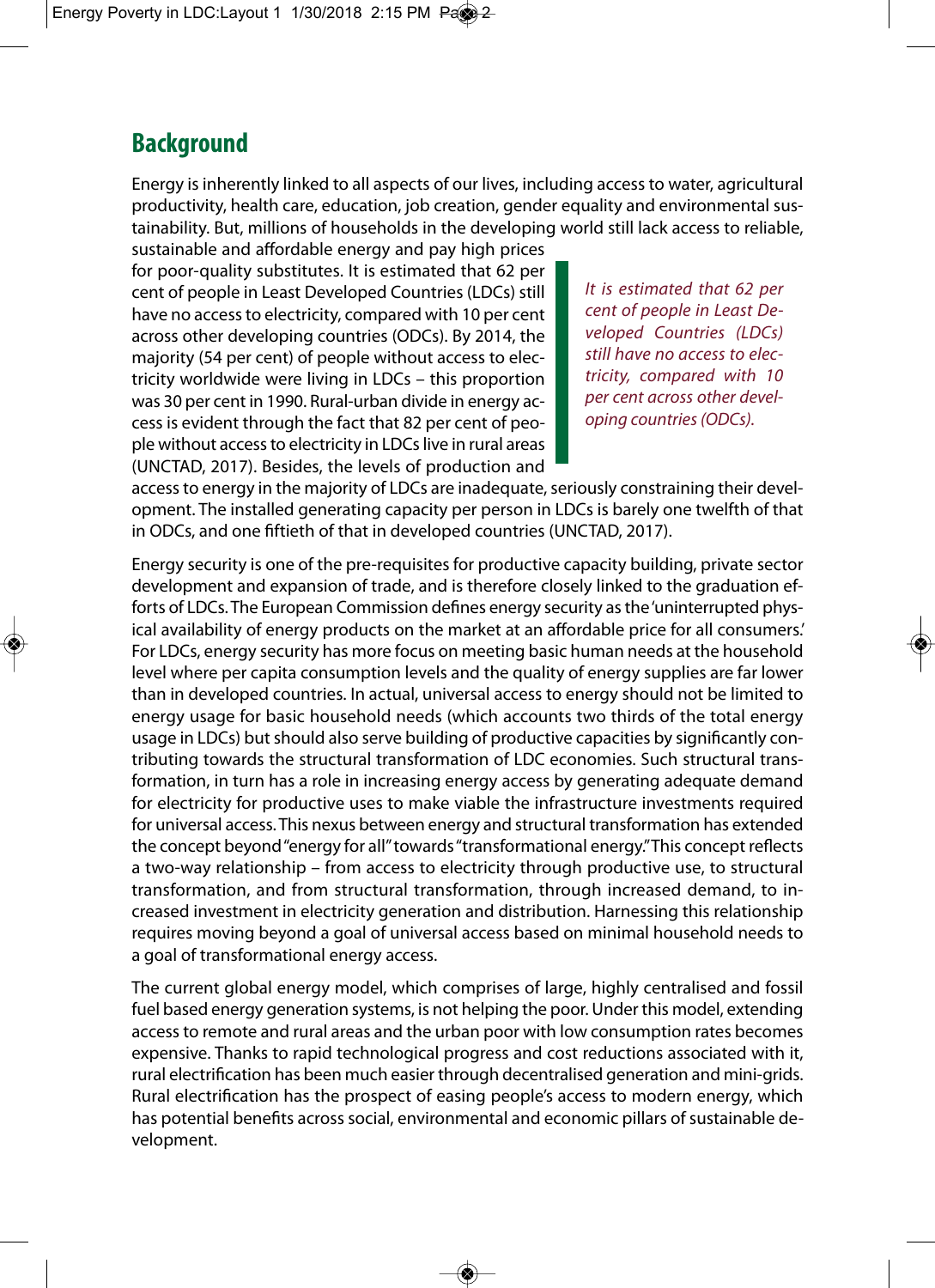Increased energy use is often associated with its contribution to climate change. Intergovernmental Panel on Climate Change (IPCC) claims that carbon dioxide emissions from fossil fuel combustion and industrial processes contributed about 78 per cent of the total greenhouse gas emission increase from 1970 to 2010. Hence, an effective implementation of the

An effective implementation of the Paris Climate Accord, which entered into force in November 2016, will require a transformative change in the energy sector.

Paris Climate Accord, which entered into force in November 2016, will require a transformative change in the energy sector. However, greenhouse gas emission from electricity generation in LDCs is minimal; and most LDCs have set themselves very ambitious targets for further reductions in the context of the Paris Climate Accord.

Regarding energy mix, about half of the LDCs rely almost entirely on fossil fuels for electricity generation, a quarter mostly rely on hydroelectric power supplemented by fossil-fuel generation, and a quarter have a more even balance between the two. Energy usage in LDCs is also characterised by heavy reliance on traditional biomass, such as fuelwood and charcoal accounting for 59 per cent of the total (UNCTAD, 2017). Fossil fuels are likely to persist as an important part of generation mix in most of the LDCs for some years to come. Hopefully, access to modern renewable energy will further lower the use of traditional biomass which will slow forest deforestation. Other than large-scale hydropower development, the uptake of renewable technologies is, however, at nascent stage in most LDCs, especially for utility-scale generation. Nevertheless, 24 LDCs have pledged, as members of the Climate Vulnerable Forum, to achieve 100 per cent renewable generation by 2050.

# **LDCs' Struggle for Energy Security**

Majority of LDCs struggle with similar types of energy challenges limiting their economic potential that include lack of adequate infrastructure for electricity generation, transmission and distribution; limited institutional capacity and resource constraints with respect to the development of the energy sector; and lack of scalable technology and know-how. Ensuring energy access to all by 2030, as envisioned by the 2030 Agenda for Sustainable Development, will be very challenging. Although LDCs have made some progress in increasing access to electricity which has more than tripled from 12 per cent to 38 per cent since 1990, only four of the 47 LDCs could achieve universal access to electricity by 2030 without an acceleration of the rate of increase in access, while only seven more could do so even if they doubled their current rate of progress. In nearly a quarter of the LDCs, by contrast, achieving universal access by 2030 would require the number of persons gaining access

annually to be 10 times higher in the coming years than over the past decade (UNCTAD, 2017).

Poor people in LDCs have to spend much of their income, more than a third of household expenditures in some counties, on energy services. People in rural areas have to rely heavily on traditional fuels for cooking, which are injurious to health and the environment. For the majority of the poor in the LDCs, the harsh reality includes numerous hours of labour each week grinding grain into flour, cooking over a smoky fire,

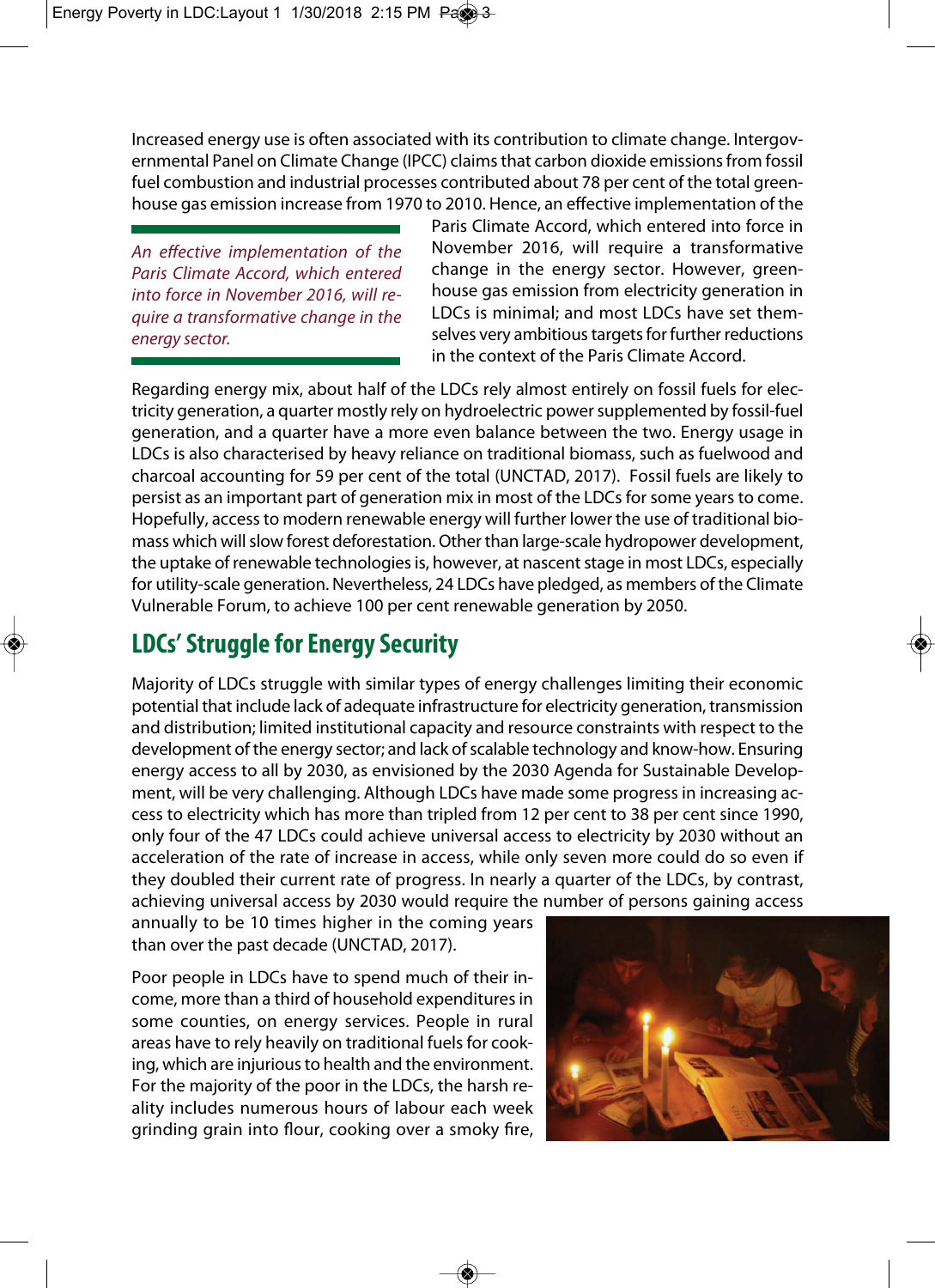with women and girls spending hours each day collecting biomass fuels – all because they have no access to modern energy services.

Many LDCs' vulnerability to energy supplies and dependence on imported fuels leave them prone to economic instability. In many LDCs, with the net energy imports rising every year, a large percentage of export earnings are diverted to pay for importing petroleum fuels. For example, in Fiscal Year 2016/17, the amount of import of petroleum products in Nepal exceeded the entire export amount during the period by 49.46 billion rupees (approximately USD 478.64 million) (Trade and Export Promotion Center, Government of Nepal, 2017).

Across LDCs as a whole, raising electricity production to the minimum level for productive use would mean an increase by a factor of between 3.4 and 6.8, while reaching the minimum threshold for modern societal needs would require production to increase by a factor of 13.5. For this, a significant financial commitment, around USD 12 billion to USD 40 billion per year is needed. At the same time, to achieve the Sustainable Energy for All goals, it is estimated that global clean energy investments need to nearly triple from the current USD 400 million a year to more than USD 1 trillion a year (SE4All, 2015). Domestic resources in LDCs are inadequate for such heavy investments. Financing energy access to LDCs is also challenging because of the high costs for energy infrastructure projects, limited access to funding due to poor or non-existent credit ratings and lack of domestic and foreign private sector partners understanding the business case in the LDC energy sector, and long gestation period. Likewise, financing for decentralised energy systems, including micro-grids and household systems, and investment in smaller, local energy enterprises, is not readily available in all LDCs, even though many innovative approaches have been adopted in some LDCs. This is due to the perceived higher risk and lack of investment ready business plans.

Lately, political developments and continued economic stress in some traditional donor countries are giving rise to pressure on Official Development Assistance (ODA) budgets and funding of some multilateral agencies, while there is increasing emphasis on the use of ODA to catalyse private financing and movement towards making multilateral funding for electricity conditional on private-sector investment. In an optimistic note, the prospects for South-South financing, notably from China, are encouraging. There has also been an explosive growth in the number of international funds offering infrastructure and climate finance, but they are generally insufficiently focused on LDCs. For instance, out of USD 14.1 billion approved for international public climate finance 2003-2015, USD 5.6 billion (40 per cent) was allocated for energy projects. LDCs received only USD 300 million (5 per cent) under this financing scheme. On the other hand, USD 5.3 billion (95 per cent) was directed toward middle and high-income countries, who actually do not require grant based public finance as they can potentially raise significant capital from private sources of finance. This shows the plight of financing for universal access to sustainable energy in LDCs.

# **Global and Regional Initiatives towards Energy Security**

In an aim to promote energy security, the United Nations launched the Sustainable Energy for All (SE4All) initiative in 2011 with three main objectives: universal energy security, doubling the rate of improvement in energy efficiency, and doubling the percentage of renewable energy by 2030. The UN General Assembly has also declared 2014-2024 the "Decade of Sustainable Energy for All." SE4All is an effort to create stronger public private partner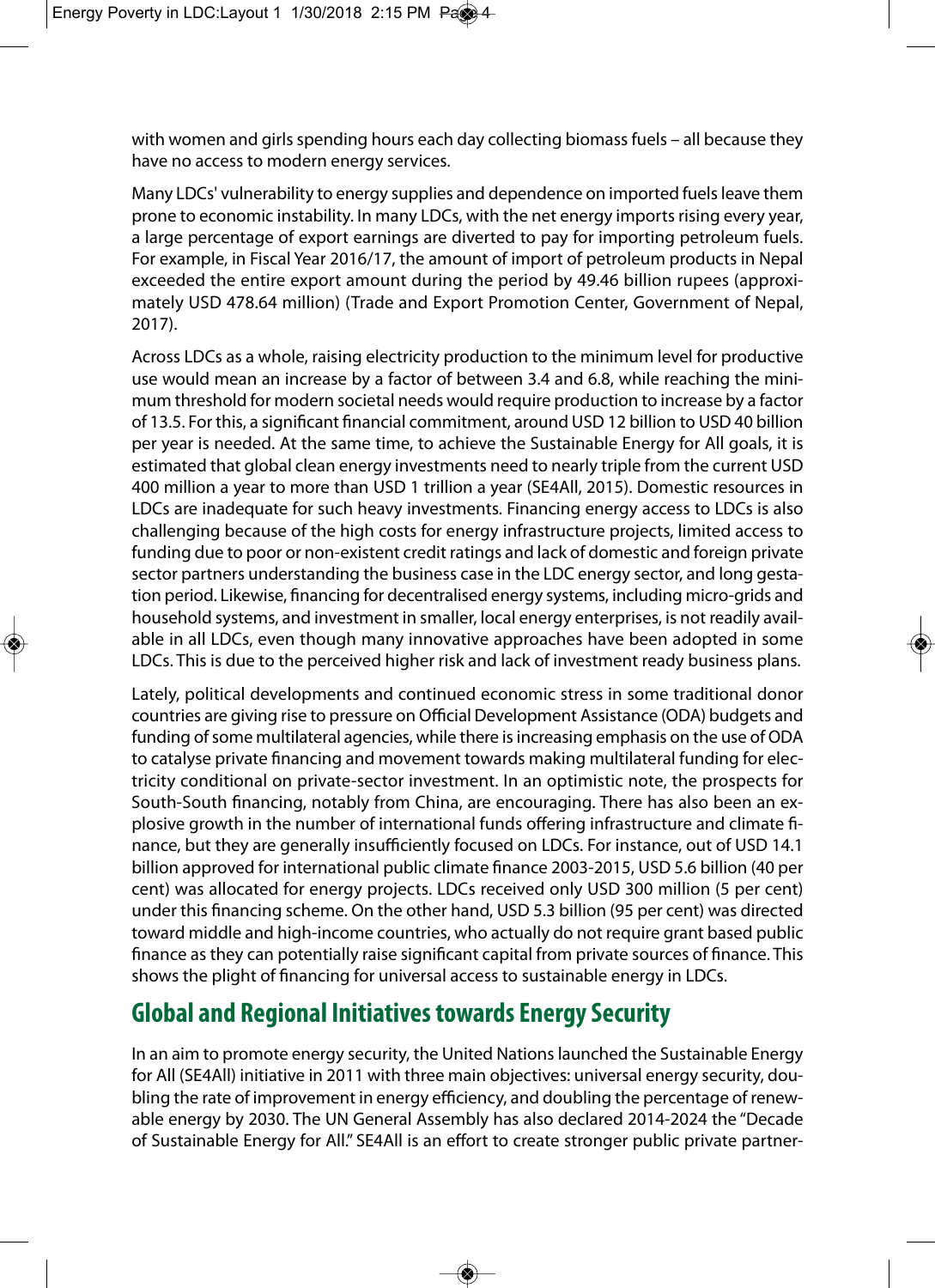ships, promoting partnerships among governments, business and civil society to achieve universal access to sustainable energy in accordance with Sustainable Development Goals (SDGs) and Paris Climate Accord. In total, 39 LDCs have chosen to be so called "Opt-in" countries in the SE4All initiative and started to develop their national strategies for energy transition (UN-OHRLLS, 2016). Access to affordable and clean energy is also included under Goal 7 of the 2030 Action Agenda for Sustainable Development. SDG7 focuses on a concerted global effort to ensure access to affordable, reliable, sustainable and modern energy for all, with a special focus on renewables.

The Istanbul Programme of Action (IPoA) for LDCs for the Decade 2011-2020 stresses on access to energy as a critical factor for enhancing productive capacity in LDCs. Energy security is included within one of the eight priority areas for action in the IPoA. The far-reaching impact that the development of energy sector in LDCs can have on poverty eradication was also emphasised in the Mid-term Review (MTR) of IPoA in 2016. Similarly, LDCs also initiated Renewable Energy and Energy Efficiency Initiative (REEEI) in 2016 at 22nd session of the Conference of the Parties (CoP 22) to the UN Framework Convention on Cimate Change in Marrakech. REEEI aims to strengthen regulatory framework and implement renewable energy projects in LDCs.

Many LDCs fall under the categories of Landlocked Developing Countries (LLDCs) and Small Island Developing States (SIDS) and are more vulnerable due to their disadvantaged geographical characteristic. The Vienna Programme of Action for the LLDCs for the Decade 2014-2024 (VPoA) calls on the LLDCs to enhance their collaboration in promoting crossborder energy trade and energy transit through transmission lines to third countries, and develop national energy policies to promote modern, reliable and renewable energy. Meanwhile, the SIDS Accelerated Modalities of Action (S.A.M.O.A) Pathway urges the international community including regional and international development banks, bilateral donors, the UN system, the International Renewable Energy Agency (IRENA) and other relevant stakeholders to continue to provide adequate support to develop and implement national, regional and inter-regional energy policies, plans and strategies to address the special vulnerabilities of SIDS. Likewise, at the Third Summit of Heads of State and Government of OPEC Member Countries held in Riyadh in 2007 (also called the Riyadh Summit 2007), OPEC leaders established the "eradication of energy poverty" in the developing countries as an objective of OPEC aid institutions and emphasised on the need to cooperate with energy industry and other financial institutions to enhance such important endeavour.

### **Towards Transformative Energy Access: Policy options**

Energy is a prerequisite for meeting all other SDGs because of its close linkage with poverty alleviation, education, gender equity, health and environmental protection. Moreover, the focus should not only be on providing minimum amount of electricity to households but ensuring access that promotes income generating activities and economic development ultimately creating a basis for structural change in the LDCs' economy. To harness such transformative power of energy in economic, social and environmental aspects of sustainable development, LDC Watch recommends the policy options as follows.

- Universal energy access and timely shift towards modern energy must be fully integrated into development strategies of LDCs.
- The nexus between energy and structural transformation should be included in national policies. This means ensuring that the nature, quantity and quality of energy supply and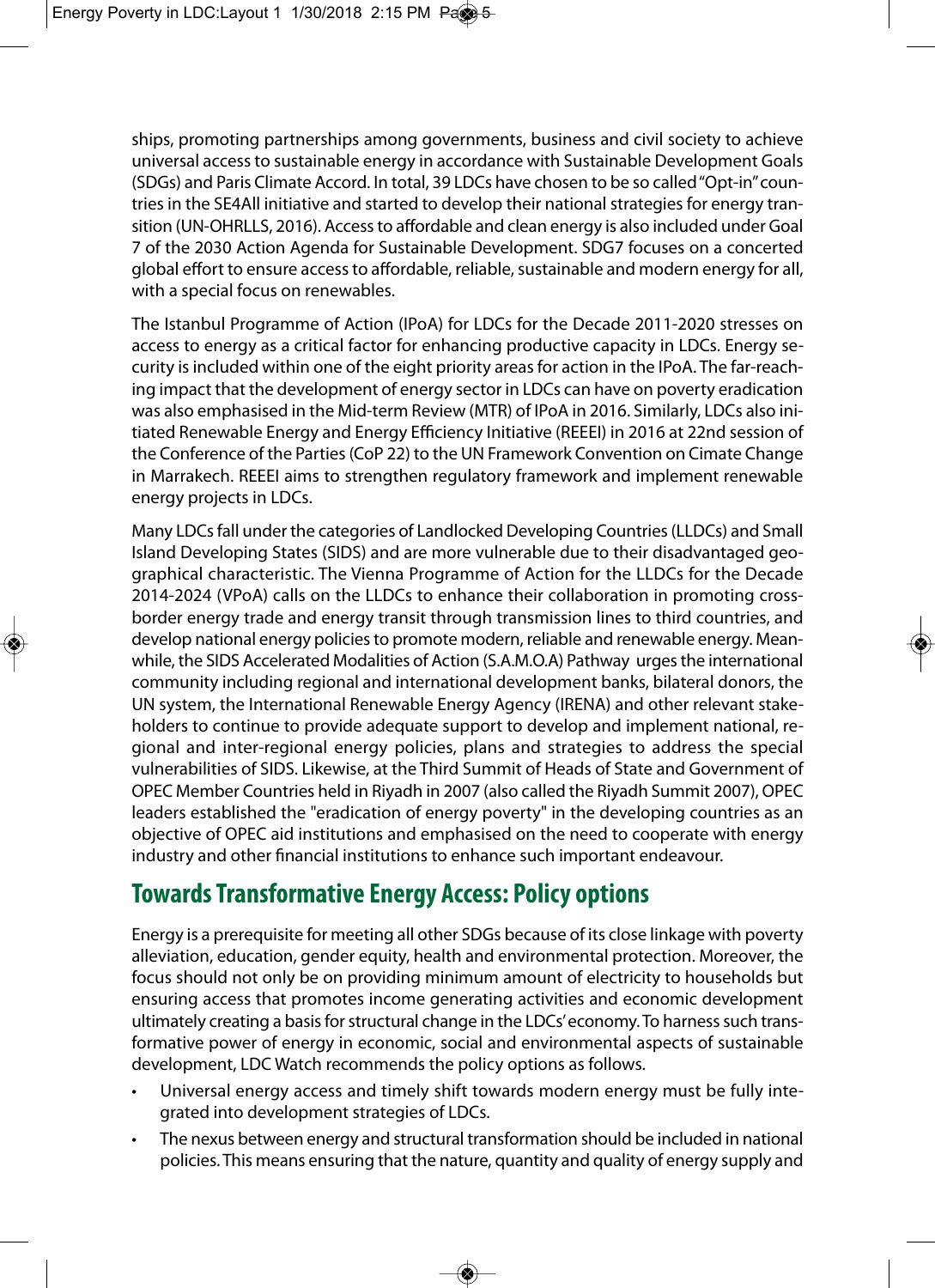access meet the needs of structural transformation, and that development policies generate the demand for electricity needed to make the necessary investments in generation, transformation and distribution viable.

• Development of energy infrastructure should necessarily build on an existing energy system. With the addition of new capacity, the planning process should steer the energy mix towards a progressively more diversified and balanced combination of energy sources suited to the country's resources and future needs, taking account of the technical and economic characteristics, and the environment and social impacts of different technologies. While this may entail the continued use of fossil fuel for some period of time,



given the context of sharply rising electricity demand, increasing renewable generation can make a substantial contribution. In parallel with increasing generation, a second key priority is grid extension and upgrading.

- LDCs' weakness lies in poor absorptive capacities and weak innovative capabilities. This highlights the need for greater emphasis on capacity development in energy-related projects; robust science, technology and innovation (STI) policy frameworks; greater involvement of local research institutions in energy-related activities; and efforts to promote experience-sharing and mutual learning in energy-related research. South-South and triangular cooperation may play a leading role in this area. There is also an increasing importance of South-South trade for LDCs' access to electricity-related technologies.
- In the current international environment which has been putting strong pressure on ODA budgets and multilateral funding, enhancing domestic resource mobilisation is crucial. There is a strong need for prioritising public funding and the development of domestic capital markets to drive needed investment in national electricity sectors.
- Public investments alone may not be adequate enough to spur growth in energy infrastructure and LDCs should also use a multi-stakeholder approach that includes finances through various sources, including Private Partnership (PPP), Foreign Direct Investment (FDI), ODA, and concessional loans from multilateral and regional development banks.
- There is a need to be cautious that the use of private financing may impact the affordability of electricity supply – a key aspect of universal access. LDC governments must also be cautious in using external commercial financing since there is a risk of external debt crisis associated with it, particularly in African LDCs.
- Considering the financial constraints faced by LDCs against attaining universal energy access, development partners should fulfil their longstanding and long-unmet aid commitments of 0.15 to 0.20 per cent of GNI towards LDCs. For renewable technologies particularly, grant financing would be appropriate, reflecting the principle of "common but differentiated responsibilities"; but despite clear pledges in the context of the Paris Climate Accord, climate finance for LDCs falls far short of the LDCs' needs, as well as it is fragmented among multiple channels, funds and sources.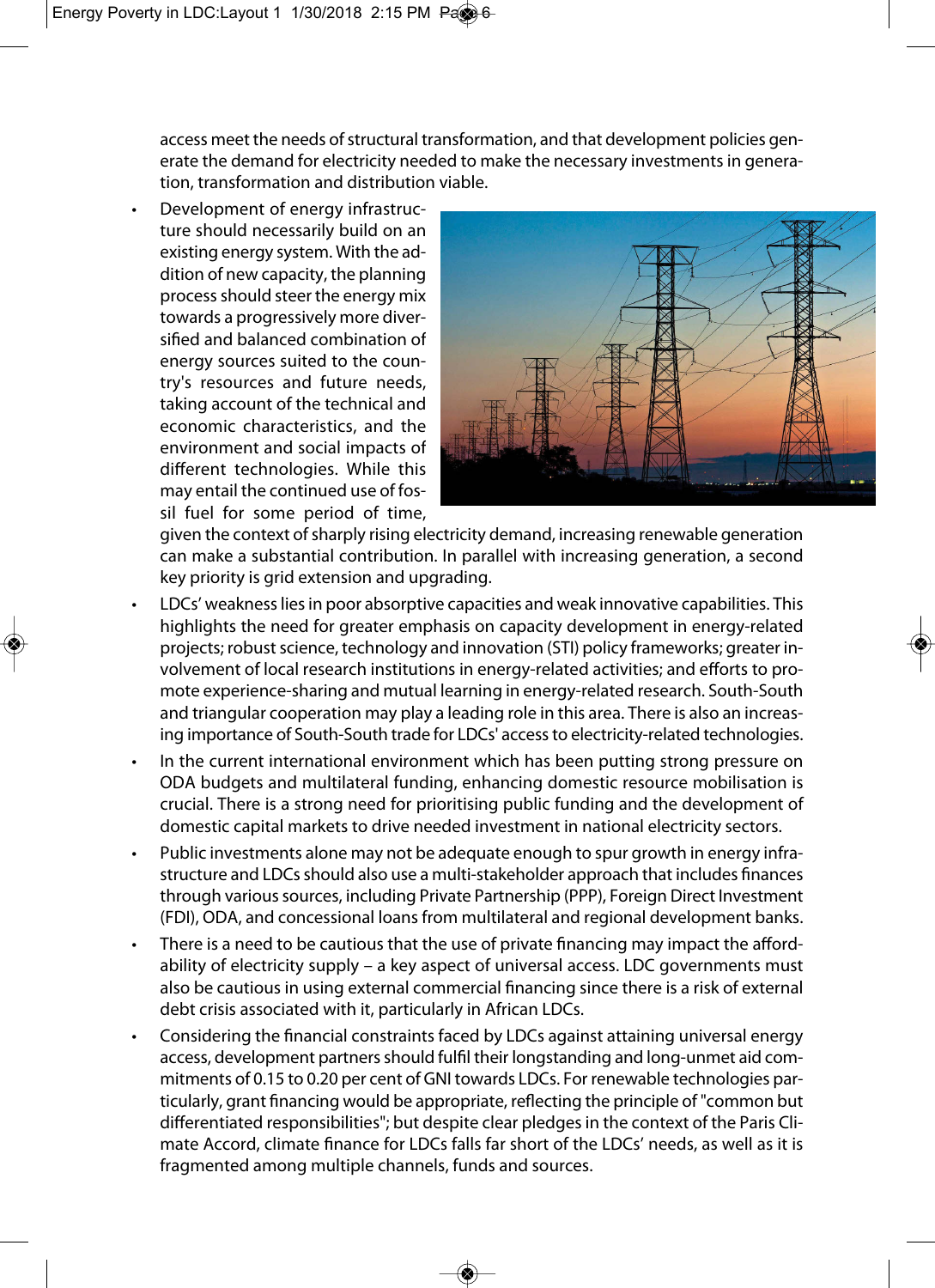- Development partners are to provide enhanced financial and technical support through technology transfer. The current framework for the transfer of energy-related technologies is underfunded, and its effectiveness at best uneven; and bilateral, South-South and triangular cooperation initiatives are yet to play a decisive role. We expect the Technology Bank for LDCs, which got operationalised in September 2017, to play a catalytic role by improving this situation by acting as a hub for these countries.
- Regional integration of LDCs' energy markets could allow for more intensive exploitation of lower-cost energy sources and could increase flexibility by creating greater scope for

diversification, geographically and across energy sources. For some LDCs, importing electricity from neighbouring countries through regional power pools may provide a viable alternative to domestic generation. Enhancing regional cooperation is also an important tool to reach the much needed economies of scales to attract investments and empower domestic "green energy" entrepreneurs. Regional



support is also needed to assist LDCs in attracting and absorbing international climate finance earmarked for the implementation of the Intended Nationally Determined Contributions (INDCs) under the Paris Climate Accord.

- Energy efficiency in LDCs also need to be enhanced by minimisation of losses through transmission and distribution (T&D) networks, the impact of which is estimated at up to 6 per cent of GDP is some African LDCs (UNCTAD, 2017).
- LDC governments should encourage clean and sustainable energy projects that can guarantee universal access to energy. They should desist from providing subsidies to energy projects that cause adverse effects on the environment and serves corporate interests rather than the need of the general public. It is also desirable that LDCs refrain from seeking fake solutions to energy crisis such as the construction of mega dams and big hydropower projects that devastate river ecosystems and the industrial wood based bio-energy that encourage destruction of forests. Instead, the resources are to be directed towards community-led and decentralised renewable and clean energy system.
- Although technological advances are taking place in the area of rural electrification, LDCs are not taking advantage of it and the energy policies of LDCs are still biased towards traditional energy sources based on fossil fuel and central grid connectivity. In remote places where connection to central grid is difficult, distributed renewable energy such as pico-solar, micro-hydro and micro-grids, and mobile solar firms can be faster, cheaper and cleaner source of electricity. For achieving SDG7, LDCs need to emphasise on rural electrification by allocating adequate budget for renewable energy; lowering tariffs and taxes on materials and equipment required for building renewable energy plants; and arranging local finance through loans, grants and microfinance.
- The transformational impact of modern energy access can be further enhanced through complementary interventions in economic diversification, job creation, skill and technological upgrading, business development, access to credit and financial services, development of small and medium-sized enterprises, and women's economic empowerment.
- There is a need for a strong and multi-stakeholder national leadership and ownership